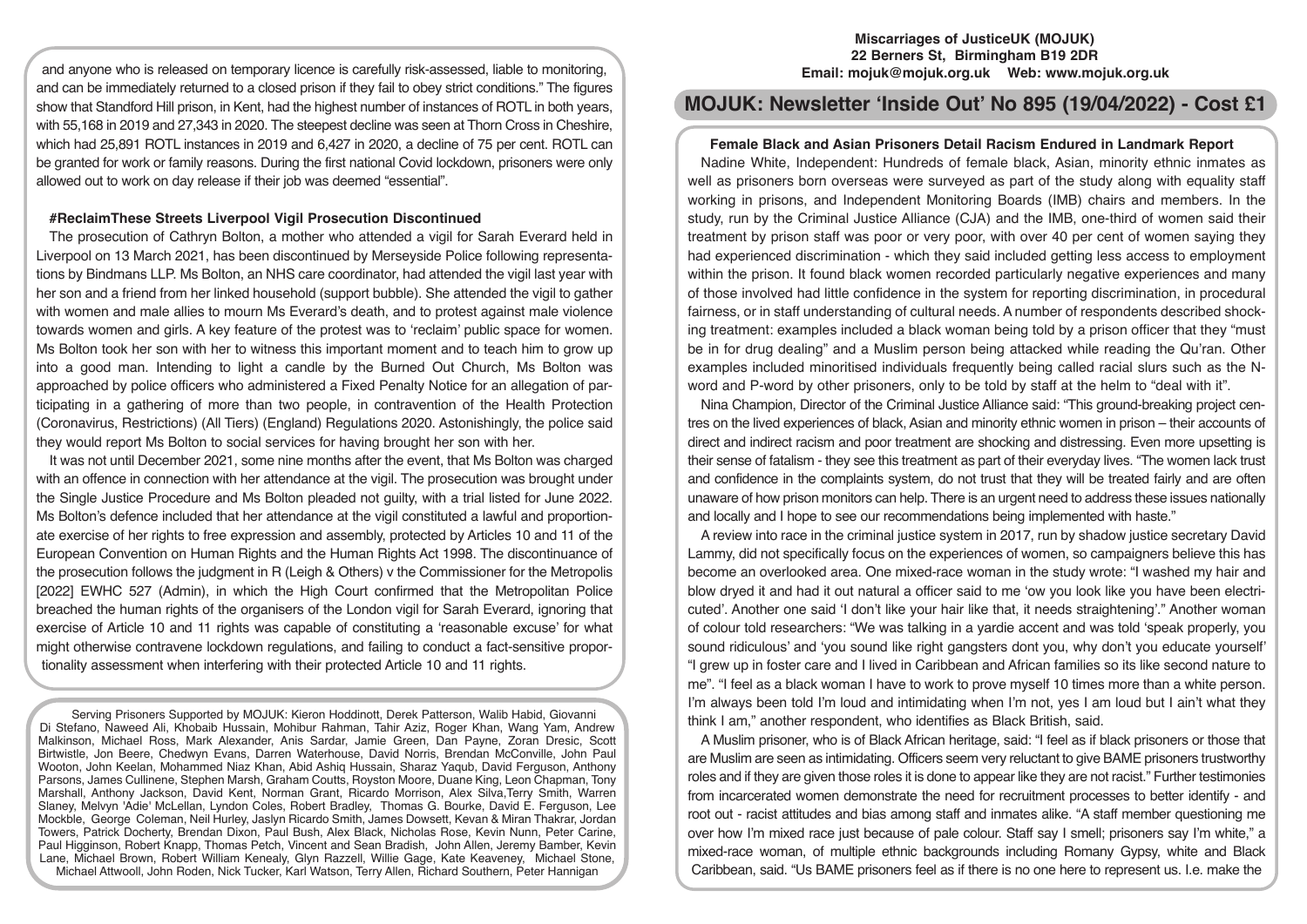officers understand that not all of us are aggressive just because we speak different, or that were not gang members," one black respondent of African descent wrote. Concerns were also raised around inadequate approaches to basic cultural needs within prisons, from foods to haircare products and language barriers. The report makes a dozen recommendations for the Prison Service and the Ministry of Justice, including suggestions to provide or improve leadership on equality, ramp up staff training on anti-racism and introduce specialist external scrutiny of prisoners' discrimination claims. Other recommendations highlight the importance of collecting and interrogating data and ensuring there are dedicated resources to promote equality. In relation to IMB, the project recommends additional training and support for board members on equality issues as well as improving its diversity. Dame Anne Owers, chair of the IMB, welcomed the reports, saying: "These reports show that addressing racial and ethnic disadvantage needs to be a priority and I hope these recommendations will stimulate action at every level. "IMBs can play a key role in monitoring and reporting on outcomes for women from diverse backgrounds and we are keen to learn from this research." The Ministry of Justice has been approached for comment.

#### **CPS Challenged Over 'Racist Stereotypes' Behind Joint Enterprise Prosecutions**

*Jon Robins, Justice Gap:* The Crown Prosecution Service is facing a legal challenge over its use of 'discredited' joint enterprise law. The human rights group Liberty, acting on behalf of the campaign group JENGbA (Joint Enterprise Not Guilty by Association), is arguing that 'the use of racist stereotypes and gang narratives' could be leading to young Black men being disproportionately prosecuted under the common law doctrine which allow people on the fringes of an incident to be be convicted of murder or manslaughter. According to Liberty, joint enterprise is 'frequently used to prosecute young Black men in "gang" related cases, in which whole groups are convicted of a crime committed by one person on the back of prejudicial evidence that they are in a gang'. The group argues say that such 'evidence' could be 'inaccurate and likely to be premised on racist stereotypes'. As reported on the Justice Gap, the Supreme Court in 2016 finding that the courts had 'taken a wrong turn' and that the law has been misinterpreted for years. However, the Court of Appeal subsequently close down the avenue for convictions and only one conviction has so far been overturned.

Liberty highlight research illustrating how joint enterprise is used disproportionately against young black men. They say that, of young male prisoners serving 15 years or more for joint enterprise convictions, 57% were from Black, Asian or Ethnic Minority backgrounds (BAME) – despite less than 6% of the population being from BAME groups. In spite of these concerns, in a letter to Liberty the CPS admitted that neither they nor, to the best of their knowledge, the MoJ record or monitors data regarding joint enterprise prosecutions. There have been repeated calls, including two reports from the House of Commons' justice committee, calling on the Ministry of Justice to record such data. 'Campaigners have been raising concerns for years about racism and joint enterprise prosecutions, and the Justice Committee recommended as early as 2012 that the CPS and MoJ should start collating data about joint enterprise prosecutions,' comments Lana Adamou, a lawyer at Liberty. 'It's completely unacceptable that there is still no official data being recorded about how the doctrine is used, and who it is used against. By failing to do so, the justice system has been recklessly sweeping thousands of young black men into the prison system.' Gloria Morrison, co-founder of JENGbA, said that JENGbA have been campaigning for years highlighting the 'racist application of joint enterprise' to over-criminalise people from marginalised communities. 'It is common law, used against common people, that makes no common sense.'

kinds of work prisoners do, such as cleaning or serving food on their wings, or full-time education. Pay data released to Inside Time show that at HMP Risley in 2020, prisoners were paid £1 per session in the bicycle repair, textiles or woodwork workshops. At HMP The Verne, pay was 95p per session in the spray shop, wood mill or textiles workshop. A session typically lasts between two and three hours, consisting of one morning or afternoon of work. Asked whether it was the policy of the POA that prisoners should be paid the NMW, Fairhurst said: "No, that's just my personal opinion as a prison officer with 30 years' experience."

## **Women: Tackling Double Disadvantage in the Criminal System**

Too-often ignored, women face the 'double disadvantage' of gender inequality and racism when they encounter the criminal justice system. This stops them from getting the support they need both within the system and when they try to rebuild their lives outside, leaving them at risk of reoffending.

In partnership with Hibiscus Initiatives, Muslim Women In Prison,Zahid Mubarek Trust, Criminal Justice Alliance and Agenda: the Alliance for women and girls at risk, we've developed a 10-point action plan for change to improve outcomes and reduce inequalities and discrimination against Black, Asian, minoritised and migrant women in contact with the criminal justice system. Our action plan, developed through consultation with women with lived experience as well as government officials and specialist organisations, provides clear steps that are needed to make a real difference in the lives of the most marginalised women in our community.

Women's experiences of violence and abuse can drive them into the criminal justice system, with many serving short sentences for non-violent offences. Many face further abuse and vulnerability as they experience the 'ripple effects' of criminal justice involvement like worsening mental health, isolation, and poverty. For Black, Asian, minoritised and migrant women these experiences can be compounded by racism and discrimination. In many cases women can face additional disadvantage in the form of faith inequalities when they encounter the criminal justice system. The government must urgently follow through with their commitment to addressing gender and racial inequalities for Black, Asian, minoritised and migrant women. By working together across political parties, specialist organisations and alongside women with lived experience in the criminal justice system, we can create real change and ensure some of the most marginalised women are no longer overlooked.

## **Day Release Halved In First Year Of Covid**

*Inside Time:* The number of men leaving open prisons on ROTL (Release on Temporary Licence) halved during the first year of the Covid pandemic, according to figures from the Ministry of Justice. In 2019 there were 364,856 instances of ROTL from the 13 men's open prisons in England and Wales. In 2020, this fell to 162,097, a decline of 57 per cent. The first national Covid lockdown began in late March 2020, so the annual total includes two months which were unaffected by the virus. The figures were disclosed in Parliament by Justice Minister Kit Malthouse in response to an MP's question. They count the number of times prisoners went out on day release, so if the same individual went out multiple times, he would add to the total each time. Explaining the benefits of ROTL, Malthouse said: "By providing opportunities to work, learn and build family ties, temporary release from prison helps prevent offenders from returning to crime when they leave prison. The evidence shows that increased access to ROTL by suitable offenders helps to reduce re-offending, and the ROTL compliance rate is well over 99 per cent."Prisoners can apply for release on temporary licence, but it does not mean it will be granted. The safety of the public is the overriding concern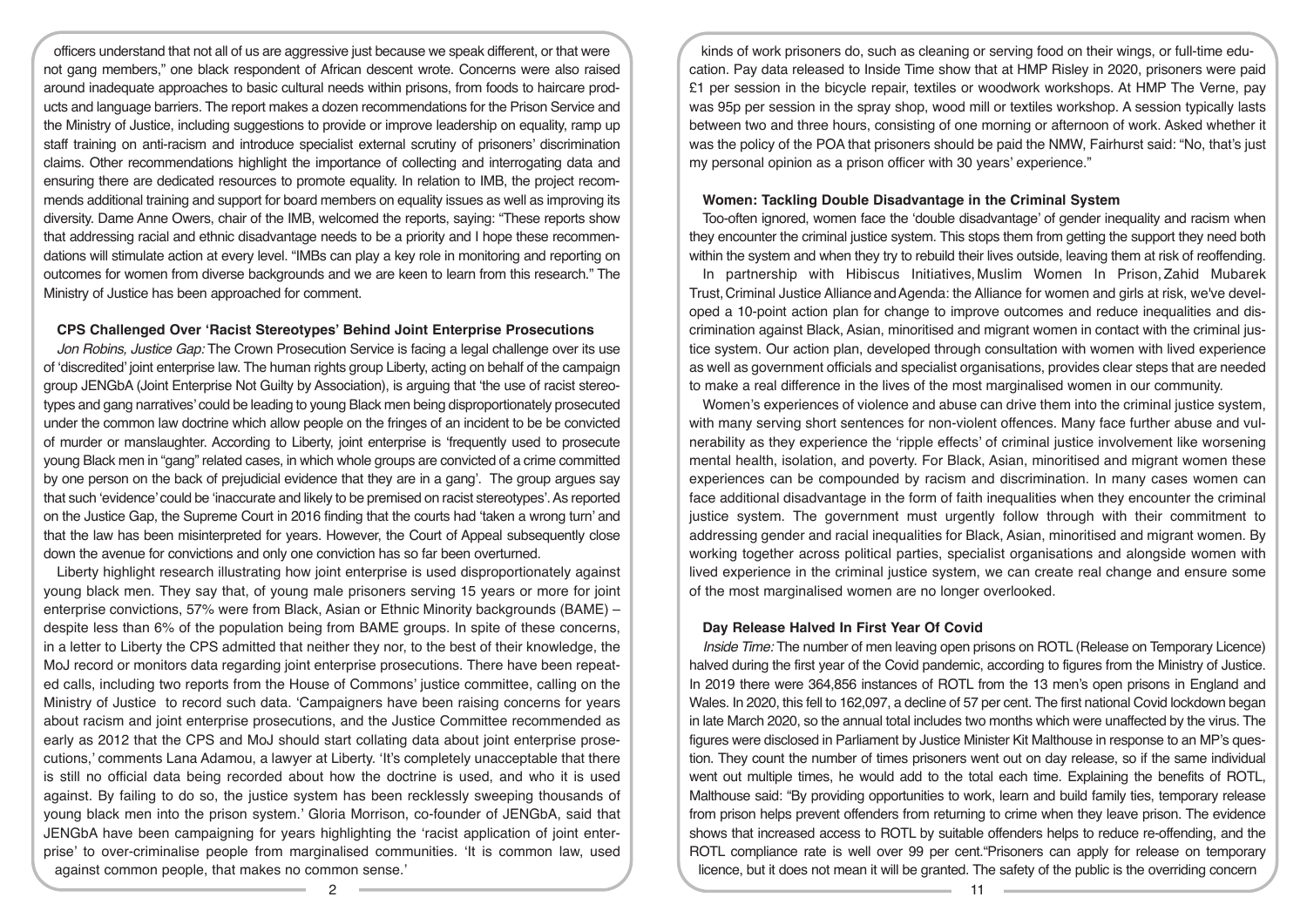**Sex Work is Work Dangerous Attempt to Criminalise Sex Workers' Online Advertising**  English Collective of Prostitutes (ECP) is a network of sex workers working both on the streets and indoors campaigning for decriminalisation and safety. The Online Safety Bill was published on 12 May 2021 with the stated aim of cracking down on "harmful" content online. A clause has now been added to the bill to include the offence of "inciting or controlling prostitution for gain" as one of the priority offences that tech companies have to look out for – firms would then be obliged to remove any content from their platforms that could be construed as committing this offence. This would be disastrous for sex workers as it would undoubtedly lead to advertising platforms clamping down on sex workers' advertisements in order to avoid any chance of being prosecuted – essentially criminalising the online advertising of sex work. Controlling prostitution for gain is interpreted very widely in the criminal courts. Some women in the ECP have been prosecuted under this offence just for helping a friend build a website or place an advert. Our experience shows that in any crackdown like this, migrant and women of colour are particularly targeted. Research shows that online advertising has enabled sex workers to work more safely and independently from exploitative bosses, to screen clients and have more control over our working conditions. Preventing sex workers from advertising will increase violence and the risk of attack. Similar legislation (SESTA/FOSTA) was passed into law by Trump in the US in 2018 resulting in an increase in poverty, insecure housing, suicide, murder, isolation, and the deterioration of physical and mental health for sex workers.

# **Pay Prisoners National Minimum Wage, Says Union Leader**

*Inside Time:* Mark Fairhurst, national chair of the POA, said the move would encourage a "work ethos" among prisoners while allowing them to build up thousands of pounds in savings by the time of their release, enabling them to put down a deposit on a flat and make a fresh start in life. It would mean a major change to the economics of prisons. Workshop pay is typically around 50p per hour, according to figures released to Inside Time under the Freedom of Information Act, whereas from next month the NMW will be £9.50 per hour for anyone aged over 23.

Some prison workshops are run in partnership with private employers. Fairhurst pointed out that this arrangement benefits the companies involved because they do not face recruitment costs, so they could still save money by using prison labour even if required to pay the NMW. He singled out DHL, the company which employs 500 prisoners through its Prison Retail Service contract, picking and packaging goods which prisoners have purchased through their weekly "canteen" orders. In an interview published in Prison Service Journal in March, Fairhurst said: "In workshops, why are we not paying prisoners the minimum wage? For example, DHL have warehouses in several prisons. Why are they not paying prisoners the minimum wage? "If you're paying prisoners the minimum wage, a third can go to the Victims' Charter fund, a third to their savings for when they are released, and a third they can spend while they're in prison. Instead of that small discharge grant, with the savings they could go out with a couple of thousand pounds. They're also leaving with a work skill so not only can they get a job, but they can get away from all the negative peer pressure, maybe put a deposit down on a flat in another area and start afresh. We're giving people hope, we're giving people an opportunity to change."

Private companies employ prisoners in roles including assembling and packing products, and call centre work. The companies do not directly employ the prisoners. Instead, they pay a fee to the Prison Service, which selects the workers, determines their pay rate, and pays them. Prison governors try to set a balanced pay scale so that workshop pay is in line with the pay for other

#### **UK Still Imprison More of our Fellow Citizens Than Other European Countries**

Commenting on the publicationof the Council of Europe's Annual Penal Statistics on Prison Populations for 2021, Peter Dawson, director of the Prison Reform Trust said: "Some politicians may be tempted to celebrate the fact that we imprison more of our fellow citizens than other European countries. But to be high up a league table where Russia sits at the top should perhaps give ministers pause for thought. Once again, these depressing figures show how other countries find better and less wasteful ways to exact retribution when people have done wrong. The size of our prison population reflects only our dismal politics — beating crime has nothing to do with it."

Strasbourg, 05.04.2022 – The Covid-19 pandemic contributed to reducing the prison population in Europe between January 2020 and January 2021, consolidating a ten-year-long trend in most European states, according to the Council of Europe's Annual Penal Statistics on Prison Populations for 2021, released today (see also the Key findings). Key factors contributing to the decrease of the prison population were the reduction in certain types of crimes in the context of the restrictions of movement during the pandemic, the slowing down of the judicial systems, and the release schemes used in some countries to prevent or reduce the spread of Covid-19.

On 31 January 2021, there were 1,414,172 inmates detained in the 49 prison administrations of Council of Europe member states that provided this information (out of 52), which corresponds to a European prison population rate of 102 inmates per 100,000 inhabitants. In the 48 prison administrations for which information is available for both 2020 and 2021, this rate fell from 104.3 to 101.9 inmates per 100,000 inhabitants (-2.3%). The proportion of inmates serving sentences for theft fell by 8.7%, whilst the percentage of prisoners sentenced for less than one year dropped by 25.5%. "The decrease in these indicators could be an indirect consequence of the lockdowns, which decreased street crime. The drop in the rate of admissions into prisons was also particularly steep in 2020, corroborating the influence of the restrictions of movement related to Covid-19. Fewer interactions between people imply less contact crime in public spaces, fewer arrests and persons in detention", according to Professor Marcelo Aebi, Head of the SPACE research team from the University of Lausanne.

The restrictions in movement of inmates related to Covid-19 (fewer temporary prison leave permits and less work outside of the penal institutions) could also explain the significant reduction in escapes (2.2 escapes per 10,000 inmates in 2020, compared to 8.2 per 10,000 inmates in 2019). Out of the 48 prison administrations that provided data for both 2020 and 2021, the incarceration rate – the number of prisoners per 100,000 inhabitants - fell in 30 penal administrations, remained stable in 14, and only grew in three, considering only countries with more than 300,000 inhabitants. If one compares the situation with that observed ten years ago, the only country (with more than 300,000 inhabitants) that has a higher prison population in 2021 than in 2011 is Turkey.

**UK Prisons Have One of Highest Suicide Rates According to Council Of Europe**  *Jon Robins, Justice Gap:* Prisons in England and Wales have one of the highest suicide rates in Europe alongside the likes of Latvia, Albania and Lithuania, according to a Council of Europe report comparing jails across the continent. Our prisons are also in the 'very high' category for prison population rate per 100,000 inhabitants in 2021, scoring more than 25% higher than the European median value alongside the Russian Federation, Turkey, Georgia and Azerbaijan. The SPACE I – 2021 report, published this week, ranks 49 different prison administrations across Europe. In England and Wales there were 132 prisoners per 100,000 total population in 2021 and 135 in Scotland. This compares starkly with Northern European countries such as Sweden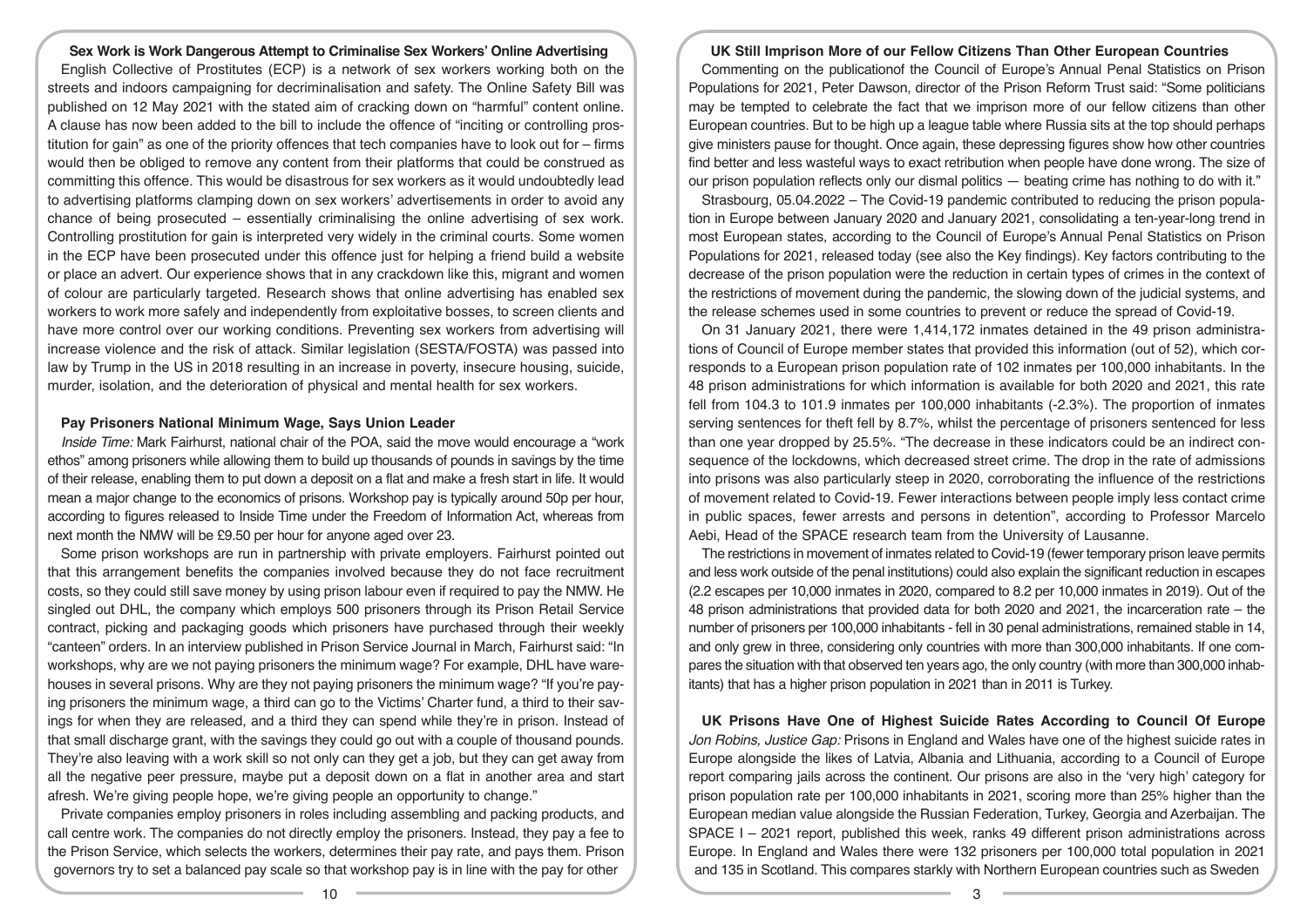(57) and Norway (54) as well as Italy (90) and Germany (71). By contrast, Hungry has 180 prisoners per 100,000, Poland has 179, Azerbaijan 216 and Georgia 232. Russia had the highest prison population: 328 per 100,000 inhabitants. The suicide rate per 100,000 prisoners was nine in England and Wales compared to, for example, five in Germany. England and Wales scored 'low' for both the percentage of female prisoners and foreign prisoners and 'medium' for prisoners aged 50 years or over. Our prisons scored 'high', up to 25% higher than the European median, for prison density per 100 places – this is the indicator for overcrowding (and so there is overcrowding when there are more than 100 inmates per 100 places available).

# **Prisoners: Older People**

Asked by Lord Bradley To ask Her Majesty's Government how many (1) males, and (2) females, who are currently serving prison sentences in England and Wales are over the age of 80. [HL7259] Lord Wolfson of Tredegar: As of 31 December 2021, there were 329 sentenced male prisoners and 2 sentenced female prisoners aged 80 or over in England and Wales. These figures have been drawn from administrative IT systems which, as with any large-scale recording system, are subject to possible errors with data entry and processing.

# **Reform of the Parole System: Public Protection**

House of Lords 5th April: The Parole Board must not give a direction'— for release— 'unless the Board is satisfied that it is no longer necessary for the protection of the public that the person should be confined.' It is clear from this that the overriding test focuses on public protection. However, in the absence of further guidance from Parliament, the way in which the release test has been interpreted and applied over time has shifted, moving away from Parliament's original intention. In fact, as early as the Bradley judgment in 1991, the High Court concluded: 'The Parole Board have to carry out a balancing exercise between the legitimate conflicting interests of both prisoner and public.' To summarise, the statutory test has morphed over time from a strict public protection test to a balancing exercise between, on the one hand, the responsibility of the state to protect the public and, on the other hand, the rights of the prisoner. Whatever the rights and wrongs, that was palpably not the original intention of Parliament.

I make it clear that I am not criticising the courts, which have sought to apply a generic statutory test without more prescriptive guidance from Parliament, nor am I criticising members of the Parole Board, as I hope I have made clear. It is worth saying that, contrary to public perception, it is often fiendishly difficult to come to a reliable assessment of an offender's risk many years after their original crimes. Although psychiatric assessments and social science can offer guidance, risk assessments in such cases are inherently uncertain and imprecise. We need to be more honest and open about that in our public debate. In any case, I believe the focus in this critical decision-making has become adrift from its original moorings. This Government will again anchor Parole Board decisionmaking on the cardinal principle of public protection. When it comes to assessing the risk to victims and public safety, we will introduce a precautionary principle to reinforce public confidence in the system. In cases involving those who have committed the most serious crimes, we will introduce a ministerial check on release decisions, exercised by the Justice Secretary.

The package of reforms published today Tuesday 5th April 2022, will strengthen the focus on public protection at every stage. First, we will revise the statutory test for release and replace the current approach that balances the rights of dangerous offenders against public safety with an overriding focus on public protection, by providing in primary legislation fur-

*Conclusions* - After hearing four weeks of evidence, the jury concluded Kelly died "of a selfapplied ligature of unknown intention". Alongside this open conclusion, the jury gave a critical narrative conclusion. They found the following issues contributed to Kelly's death The absence of information relating to multiple episodes of attempted self-harm and suicide, as evidenced in police intelligence logs, which could have been recorded or accessed in Police National Computer warning markers and 'Protecting Vulnerable People' reports The lack of training by Lancashire Constabulary Frontline officers concerning in which circumstances Police National Computer markers should be created, which contributed to a lack of markers on the system and thus her death. The jury also found that the senior attending officer, who was first on the scene, should have requested more information from the control room regarding the suicide marker that was recorded. The incident was initially graded as a 'threat to life', but the jury found no evidence to suggest that the senior officer attending informed other key officers involved about why that was, or of any potential risk of self-harm or suicide by Kelly. This was among other serious failures in communication between officers highlighted by the jury. The jury also found the manner in which Kelly was treated and overall management of her within the Greenbank custody suite increased the risk of suicide or self-harm in custody. This included the failure to build rapport, explain the process, and the use of force against her, which all contributed to her increased agitation.

The coroner will now consider the issues Lancashire needs to address to prevent future deaths. At present, the systems with respect to warning markers remain the same as when Kelly died. June Hartigan, Kelly's mother, responded on behalf of the family: "Today we thank the jury for their careful consideration of the evidence and their extremely serious criticisms of every layer of Lancashire Police. It's now a matter of public record – and enduring shame – how Lancashire police officers treated Kelly that night. For the last 5 years we have been tortured by what we knew must have happened, by all the things the police did wrong, and all the ways in which Kelly might have been saved. While it helps to hear that the jury could see the same level of wrongdoing, the fact it has taken five years to reach this stage means this is something of a hollow victory. The last 5 years have been agonising. We spent years challenging IOPC and CPS decision making. It seems now that the IOPC failed to gather the evidence which would have allowed the jury to consider corporate manslaughter as a conclusion. Kelly was beautiful, clever, and funny and she should still be here with us today. She was a loving daughter, granddaughter niece, sister, aunt."

Bhatt Murphy who represented June Hartigan, Kelly's mother, and Stuart Hartigan, Kelly's brother said: "After considering 17 days of live evidence the jury concluded that a myriad of failings led to Kelly's death. Kelly's family were entitled to place their trust in police officers to keep Kelly safe. In failing to consider glaringly relevant information or perform an adequate risk assessment on the highly vulnerable person they had taken into their custody, Lancashire Constabulary violated that trust. Troublingly, there is little evidence to show that Lancashire Constabulary have learned from the failures which led to Kelly's death or implemented changes to prevent future tragedies."

Deborah Coles, Director of INQUEST, said: "Kelly was a woman in mental health crisis, in need of care and specialist support – not custody. Police officers treated her distress, vulnerability, and suicide risk with reckless indifference. The inaction and abject failure to follow police guidance and derogatory attitudes towards Kelly resulted in her preventable death. This is reflective of a misogynistic culture within policing affecting the treatment that women receive. Lancaster Police at a senior management level were put on notice about the safety risks to detainees. That they failed to act shows institutional resistance to learning and meaningful change for which they should be held to account."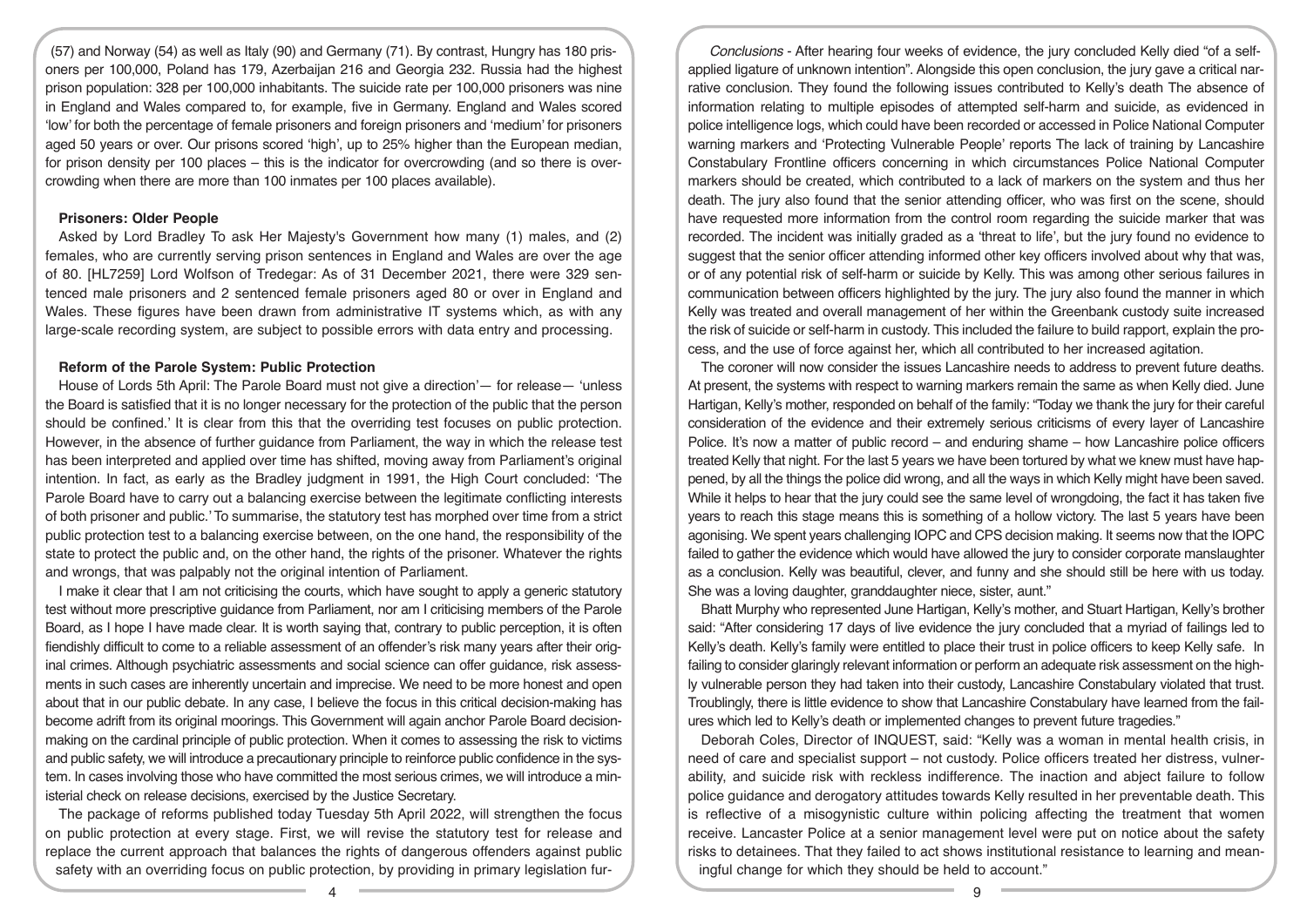*Background* - Kelly was found unresponsive in a cell at Greenbank Police Station in Blackburn at around 1.30am on 4 December 2016, having self-ligatured. She was taken to hospital and put on life support where on 5 December 2016 she was pronounced dead Originally from Bolton, Kelly lived in Darwen with her civil partner Cal Hartigan-Burns. Cal sadly died in 2019 before learning the full details of what happened to Kelly. Kelly's family describe her as a bright and positive person. Although her mental health was impacted by the sudden and traumatic death of her father when she was a teenager, she went on to get her degree and to work as a substance misuse practitioner. Kelly's history of mental ill health, selfharm and alcohol misuse brought her under the care of community mental health professionals at East Lancashire NHS Trust. By the end of November 2016, her family had become increasingly concerned about her.

It took more than five years for Kelly's death to become the subject of an inquest, following protracted decision making by the then Independent Office for Police Conduct and the Crown Prosecution Service, and following the disciplinary hearing for Jason Marsden. Key Evidence - Late on 3 December 2016, a member of the public called 999 and reported seeing Kelly walking in and out of traffic in her pyjamas saying she wanted to die. Lancashire police officers attended and took her home to her partner, Cal, who was a mental health nurse. Until her death in 2019, Cal maintained that she had told the officers that Kelly was a suicide risk and that she was worried that Kelly would try to tie something around her neck. She recalled discussing previous incidents with officers who agreed that Kelly was at risk of suicide. The incident logs shown during the inquest recorded five separate incidents in the preceding 12 months, including numerous references to mental ill health, attempts to ligature, and detention under section 136 of the Mental Health Act 1983.

Instead of using their mental health powers to take Kelly to a place of safety, police arrested her for common assault arising from an argument she had had with Cal earlier that evening. Officers took her to Greenbank Police Station, still in her pyjamas. None of the information about Kelly's history or risk of self-harm featured in the decision to put her in a cell. While she was being booked in, a custody detention officer sought to forcibly remove Kelly's wedding rings and later attempted a leg swipe on Kelly – a use of force she was not trained in – resulting in the detention officer kicking Kelly. The custody sergeant who booked her in did not even ask Kelly's name. Even once it became known to custody staff that Kelly was on psychiatric medication and had a warning marker for suicide on her record, no steps were taken to keep her safe. No one went to speak to her and she was not placed in a CCTV cell, even though there was a vacant one beside the cell where she died. The custody sergeant then left two hours early without checking on her. His colleagues didn't either, until Kelly was found unresponsive in the cell and was taken to hospital where she later died.

Evidence emerged during the inquest that there had a been a near-miss incident earlier in 2016, due to arresting officers' failure to relay to custody that the detained person had suffered a head injury whilst being transported there. That person was then admitted to A&E where a brain bleed was discovered. There had also been an inspection in May-June 2016 by HM Inspectorate of Constabulary into Lancashire Constabulary's custody suites. The resulting report highlighted confusion about safeguarding procedures, failures to treat detained persons with respect and dignity, as well as the overuse and under-recording of physical force against detainees. It appears that lessons from the near-miss and critical inspection were not addressed by Lancashire Constabulary with any effective change, and Kelly died just months later in their custody.

ther detailed criteria for the application of the statutory test. Secondly, we will make sure that the Parole Board is better equipped to make credible and realistic assessments of risk. It is striking that, as of last year, only 5% of all Parole Board panel members come from a law enforcement background. Again, I make no criticism of the current panel members, but that is a significant deficit. I believe the deficit is wrong, and our reforms will ensure that the people we charge with making finely balanced assessments of future risk have greater first-hand operational experience of protecting the public from serious offenders. We will change this imbalance by mandating the Parole Board to recruit more members with operational law enforcement experience, and the Ministry of Justice will run a recruitment campaign to bolster its numbers. Critically, in Parole Board cases involving the top-tier cohort of serious violent and sexual offenders, we will require by law that at least one of the three panel members has a law enforcement background. The third key reform is that, for the top-tier cohort of high-risk offenders who have committed the most serious offences, we will introduce ministerial oversight of Parole Board decisions to release such offenders back into the community, based on our assessment of the dangerousness of the offender, the risk of serious further offending and public confidence. These top-tier offenders will comprise those serving sentences for murder, rape, terrorism and causing or allowing the death of a child. In those cases, we will make two specific changes. The Parole Board will be able to refer a case to the Justice Secretary if it cannot confidently conclude whether, on the evidence, the statutory test for release has been met. In addition, we will introduce ministerial oversight over any decision to release any offender in the top-tier cohort of serious offenders. Under our reforms, in that top tier of cases the Justice Secretary will have the power to refuse release, subject to judicial challenge, on very clearly prescribed grounds, in the Upper Tribunal. I believe that is warranted as an extra check and safeguard to protect the public. I have not yet ruled out entirely an alternative model that could establish a three-person panel chaired by the Justice Secretary with the same power to refuse release, subject to judicial review in the normal way. We will consider further detail of the mechanism in order to strike the most effective balance.

We are making these reforms because the concept of risk is notoriously difficult to assess in these kinds of cases. We are doing it because the public expect their safety to be the overriding consideration and because, ultimately, it involves a judgment call about public protection, and the public expect Ministers to take responsibility for their safety. Let me be equally clear that there is no such thing as a risk-free society; we cannot guarantee that no one released from prison will go on to commit a serious crime. Let us be very clear about that as we have a more honest debate about the assessment of risk. Nevertheless, I believe that these measures are necessary to reinforce public safety and public confidence, and we will legislate for them as soon as possible. I should also say that we will do so alongside our proposed Bill of Rights, to ensure that the will of Parliament and that focus on public protection is not undermined by the Human Rights Act. Indeed, our reforms to parole yet again highlight the compelling case for a Bill of Rights.

Our fourth reform will increase victim participation in parole hearings, thereby delivering on this Government's manifesto commitment. I recognise that parole decisions will be immensely and acutely traumatic moments for many victims, as they are forced to remember, go through and revisit the ordeal and suffering that they have already been through. Some will not wish to be involved, whereas others will want their voices to be heard, and I believe they should have that right. So we will give victims the right to attend a parole hearing in full, for the first time, should they wish to do so. In addition, we will require the board to take into account